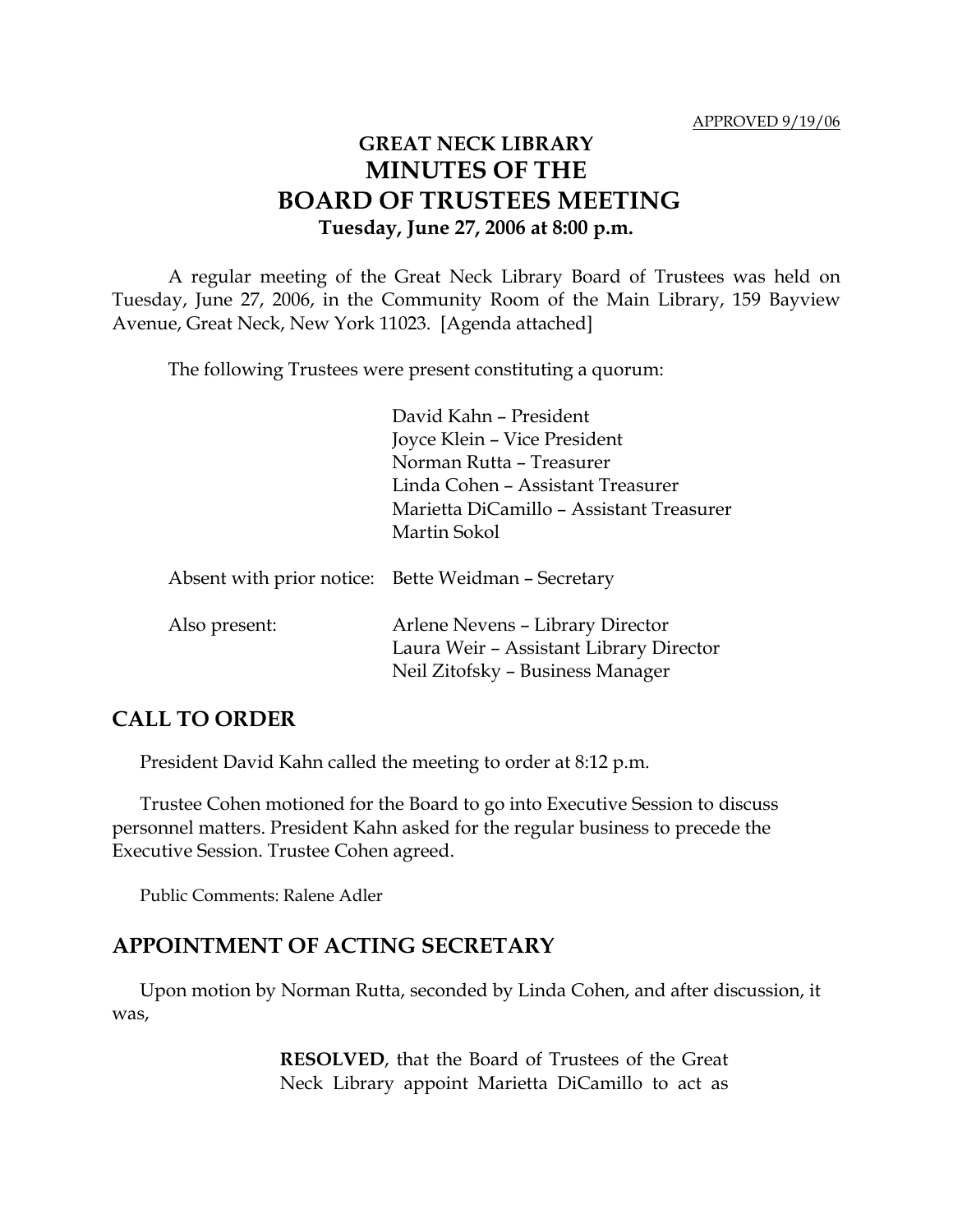Secretary for this meeting during the absence of Bette Weidman, Secretary of the Board of Trustees.

VOTE:Yes – 6 (Cohen, DiCamillo, Kahn, Klein, Rutta, Sokol) MOTION CARRIED UNANIMOUSLY

### **MINUTES**

Upon motion by Joyce Klein, seconded by Marietta DiCamillo, and after discussion, it was,

> **RESOLVED**, that the Board of Trustees of the Great Neck Library approve the Minutes of the Regular Meeting of May 23, 2006, [as corrected] and the June 14, 2006 Special Meeting of the Great Neck Library Association as presented.

#### **Corrections to May 23rd Minutes:**

Page 6: Tabling of Holiday & Sunday Schedule to be corrected to reflect Linda Cohen voted "opposed" and Martin Sokol voted "yes".

VOTE:Yes – 6 (Cohen, DiCamillo, Kahn, Klein, Rutta, Sokol) *MOTION CARRIED UNANIMOUSLY*

## **TREASURER'S REPORT – PERSONNEL REPORT**

During the month of May 2006, revenue received was \$970,964. Total expenses were \$581,071

At the close of business, May 31, 2006, total operating fund holdings were \$2,865,211. Of these funds, \$2,861,776 was on deposit at HSBC and the Bank of New York, and \$3,435 was on hand in Petty Cash funds at Main and the Branches. This compares to a May 31, 2005 balance of \$2,703,758.

Additionally, the cash balance of the Main Building and Special Services fund was \$1,190,819; the Automated Library fund was \$56,304; the Restricted Gift fund was \$46,830; the Branch and Special Services fund was \$101,009. These funds totaled \$1,394,962 on May 31, 2006. The May 31, 2005 total was \$1,495,643.

(a)Upon motion by Norman Rutta, seconded by Joyce Klein, and after discussion, it was,

> **RESOLVED,** that the Board of Trustees of the Great Neck Library accept the June 27, 2006,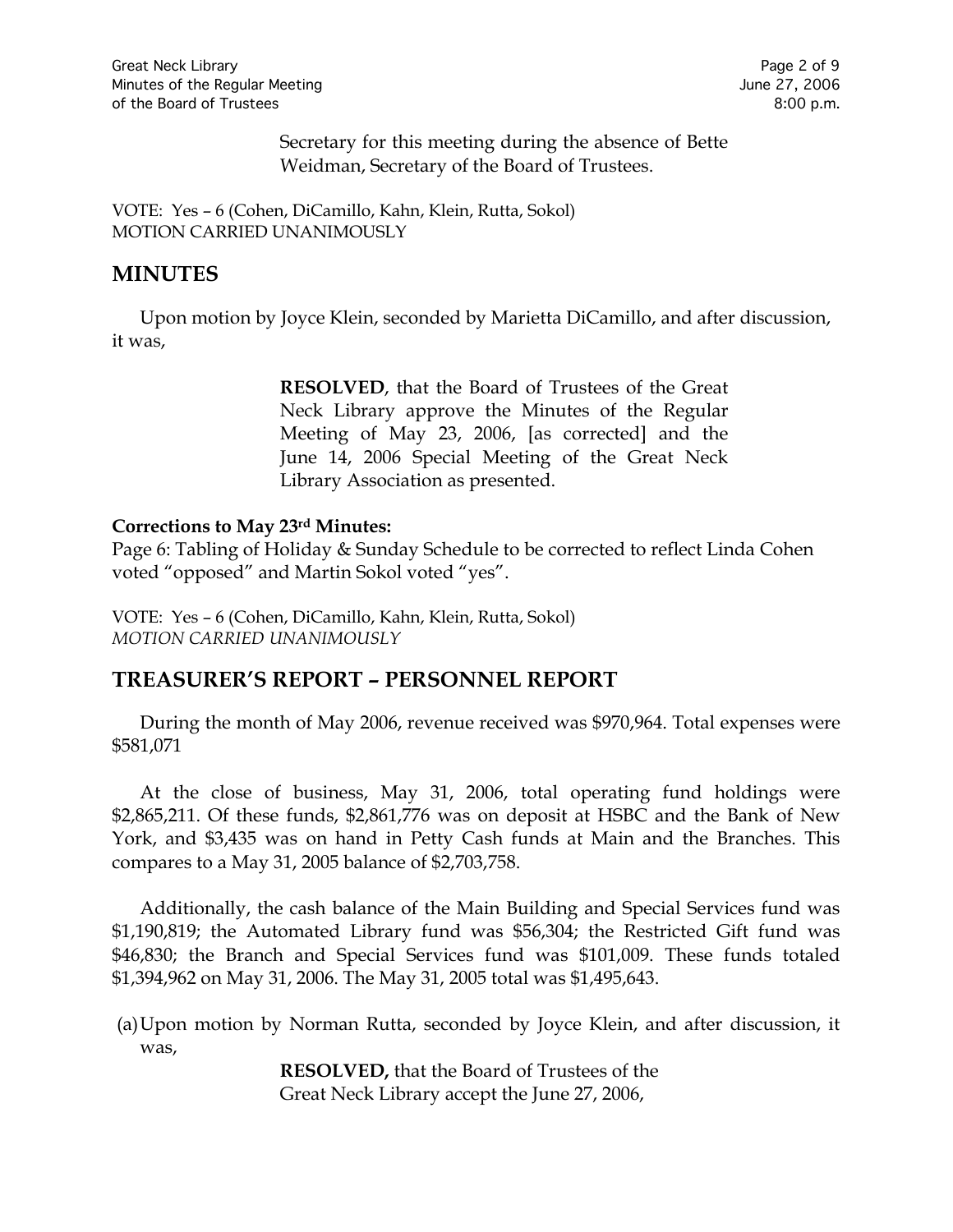Treasurer's Report with the Personnel Changes of May 19, 2006, through June 20, 2006.

Public Comments: Ralene Adler

VOTE:Yes – 6 (Cohen, DiCamillo, Kahn, Klein, Rutta, Sokol) *MOTION CARRIED UNANIMOUSLY*

(b) Upon motion by Norman Rutta, seconded by Marietta DiCamillo, and after discussion, it was,

> **RESOLVED,** that the Board of Trustees of the Great Neck Library authorize the Treasurer, who has reviewed all checks and supporting documentation, to pay the persons named in the Check Register dated May 19, 2006 through June 20, 2006, Paid Checks numbered 0022541 through 0022545, 0022598 through 00224603, 1173, and 33632 through 33701, and To-Be-Paid Checks numbered 33702 through 33809, the sums set against their respective names, amounting in the aggregate to \$219,530.26.

VOTE:Yes – 6 (Cohen, DiCamillo, Kahn, Klein, Rutta, Sokol) *MOTION CARRIED UNANIMOUSLY*

(c) Upon motion by Norman Rutta, seconded by Marietta DiCamillo, and after discussion, it was,

> **RESOLVED,** that the Board of Trustees of the Great Neck Library accept the Payroll Warrants, dated May 8 and May 22, 2006, which have been reviewed by the Treasurer, in the amounts of \$171,978.44 and \$169,633.78 respectively, for a total of \$341,612.22.

VOTE:Yes – 6 (Cohen, DiCamillo, Kahn, Klein, Rutta, Sokol) *MOTION CARRIED UNANIMOUSLY*

#### **REPORTS**

**Election Results** [appended to these Minutes]

Trustee Rutta stated that the two-thirds majority required for passage of the amendment to the Bylaws was interpreted incorrectly and he would like the Policy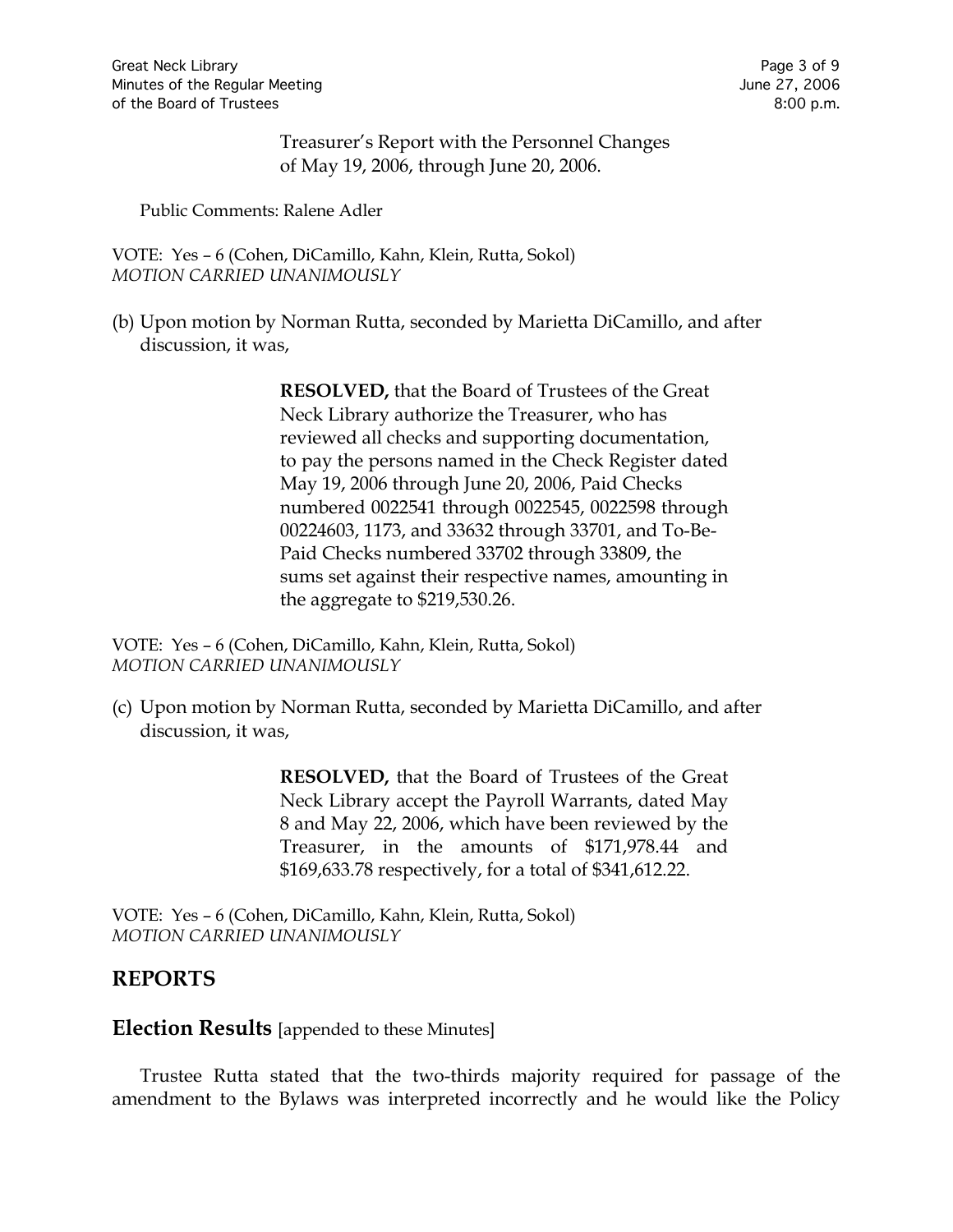Committee to study the wording of the current policy and make a technical correction. President Kahn instructed the Policy Committee to look into this at their next meeting but in the meantime the results of the election were accepted as presented.

#### **Director** [appended to these Minutes]

In addition to her written report, the Director reported that Trustee Rutta had asked her to check out the Gates Foundation Grant to see if anything was available for the Great Neck Library. She reported that at this time, grants were offered only on a statewide level to encourage states to provide financial resources so that libraries can maintain their standard. The Great Neck Library also receives a weekly grant alert from the New York Library Association and she is on the look out for any funding that might be available to libraries.

72 downloadable books on tape, 18 of which were foreign languages, were checked out since the inception of this service.

The lighting in the parking lot is not very good as the globes were discolored with the passing of time. One replacement smoked glass globe was installed at the southern end of the parking lot. Trustees were asked to take a look at it after the meeting and give the Director their opinion.

The Director recommended that Department Heads conduct library card drives at the six village and Parkwood pools on Sundays during July and August. Trustees expressed their concern over the impact to the budget of double time and respective benefits and requested that the drive be accomplished during normal work schedules. The idea was withdrawn by the Director.

Public Comments: Ralene Adler, Marianna Wohlgemuth, Alice Nayer, Robert Spitalnick, Robert Mendelson, Jo Ann Farley

## **Branch Committee**

There was no written report but Branch Committee Chair, Marietta DiCamillo, reported on the June 20<sup>th</sup> meeting at the Parkville Branch Library that she was impressed with the services and programs held there and with the full calendar of programs scheduled for the summer. She mentioned the "castle" that the staff at Parkville built and how enticing it would be to young readers.

Public Comments: Marianna Wohlgemuth, Varda Solomon, Jo Ann Farley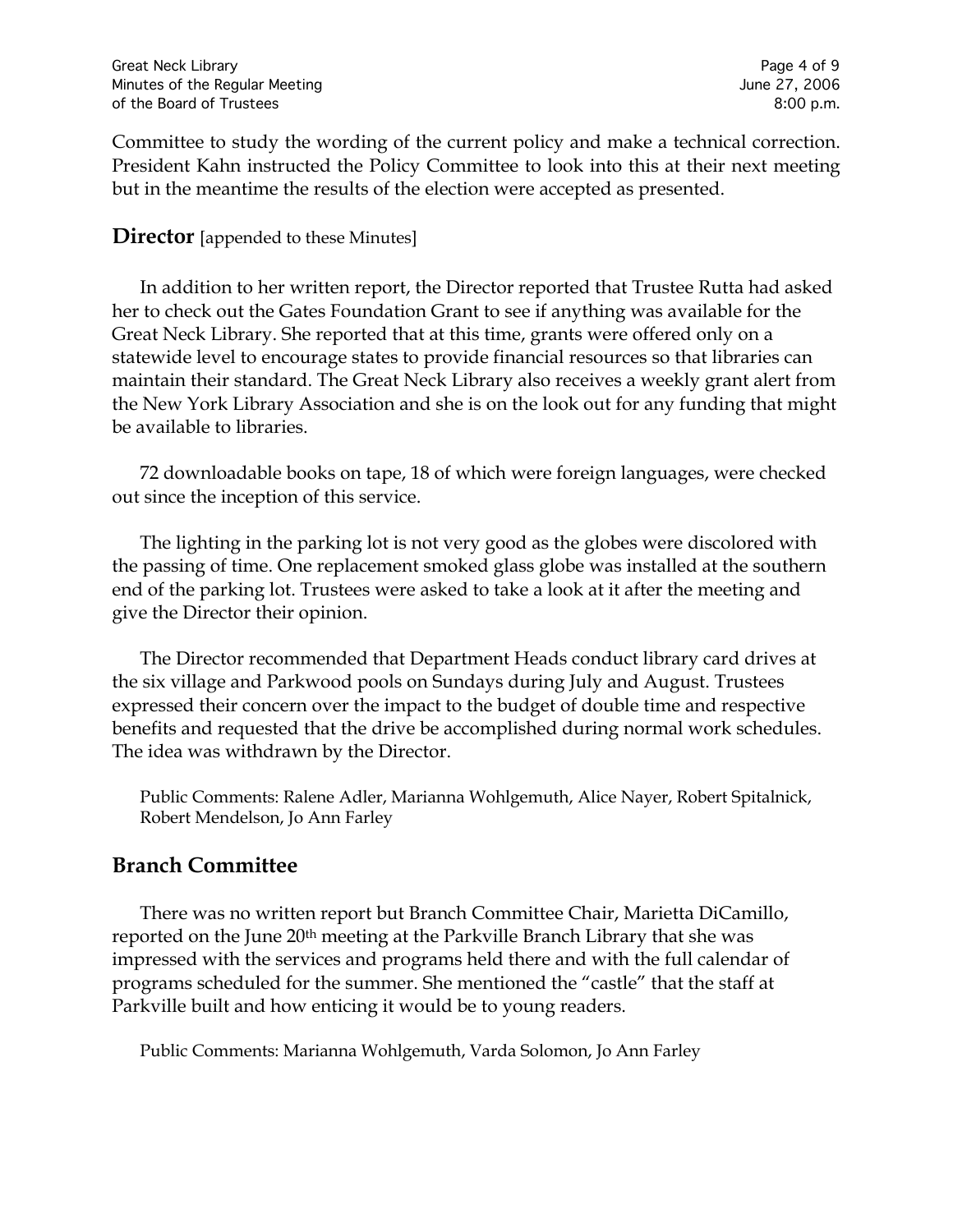# **OLD BUSINESS**

# **Holiday & Sunday Schedule**

Upon motion by Linda Cohen, seconded by David Kahn, and after discussion, it was,

> **RESOLVED,** that the Board of Trustees of the Great Neck Library take from the table the Holiday  $\&$ Sunday Schedule for September 2006 to August 2007.

VOTE:Yes – 6 (Cohen, DiCamillo, Kahn, Klein, Rutta, Sokol) *MOTION CARRIED UNANIMOUSLY*

Upon motion by Martin Sokol, seconded by Joyce Klein, and after discussion, it was,

**RESOLVED,** that the Board of Trustees of the Great Neck Library adopt the attached Holiday & Sunday Schedule for September 2006 to August 2007.

Public Comments: Ralene Adler

VOTE:Yes – 6 (Cohen, DiCamillo, Kahn, Klein, Rutta, Sokol) *MOTION CARRIED UNANIMOUSLY*

#### **Record Retention**

Upon motion by Linda Cohen, seconded by Joyce Klein, and after discussion, it was,

**RESOLVED,** that the Board of Trustees of the Great Neck Library amend its Record Retention policy, Section 400-30, as specified in the attached document.

Item 1.13 – Property and liability insurance policies…retention: The words "later of" to be inserted between "after" and "the" to reflect change made at the policy committee meeting. The sentence should read: six years after later of date of expiration or last claim resolved.

The Policy Committee was instructed to: (1) check with Counsel whether or not the Retention Schedule is in accordance with public access to records (2) obtain a written legal memorandum (3) develop a subject list of records and designate a records access officer to coordinate response to public request for records.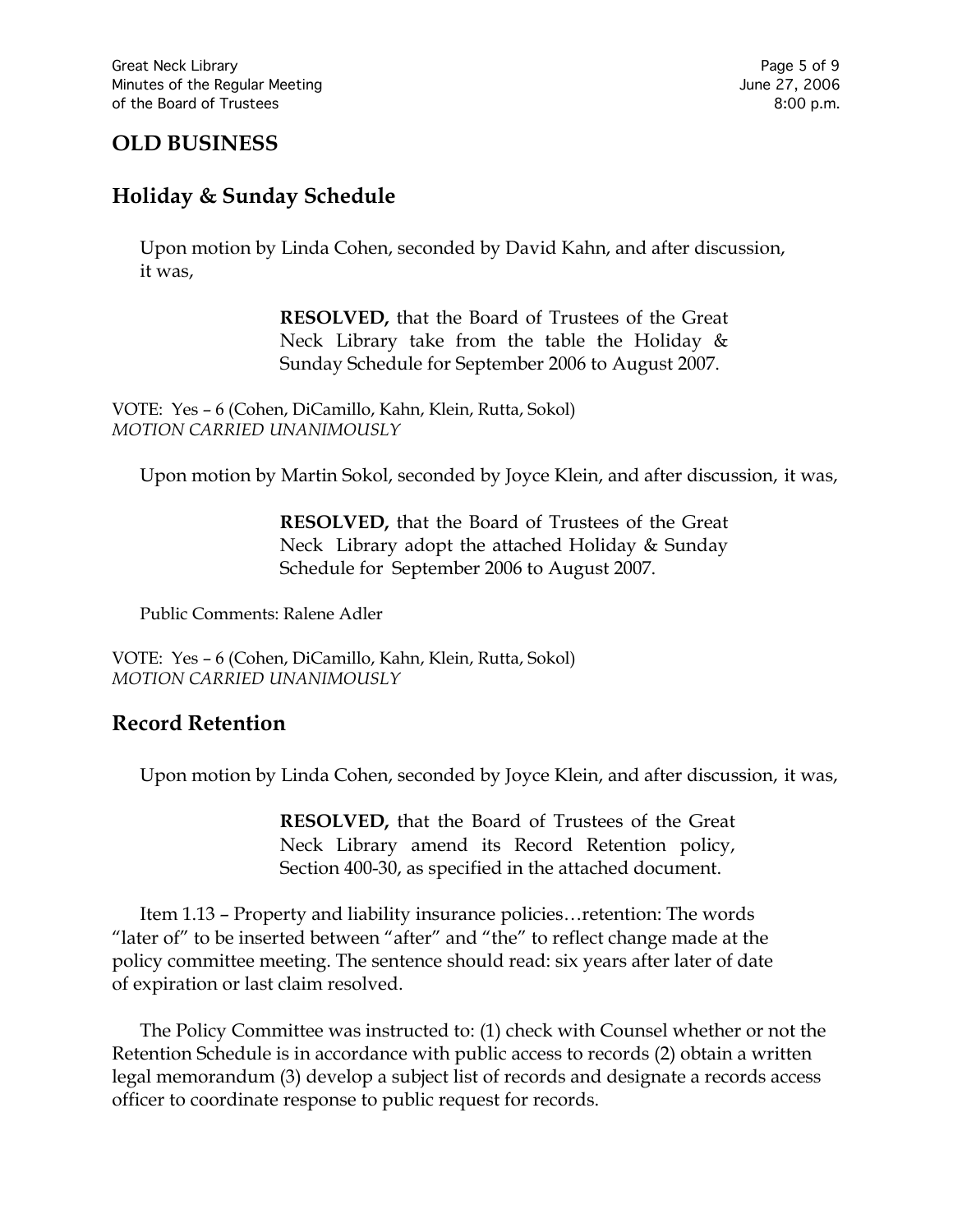Prior to the vote to table this resolution, there was a brief intermission.

Upon motion by Marietta DiCamillo, seconded by Martin Sokol, and after discussion, it was,

> **RESOLVED,** that the Board of Trustees of the Great Neck Library table the resolution to adopt its Record Retention policy, Section 400-30, as specified in the attached document.

VOTE:Yes – 5 (DiCamillo, Kahn, Klein, Rutta, Sokol); Abstention – 1 (Cohen) *MOTION CARRIED* 

# **OLD BUSINESS**

## **Budget Reallocation**

Upon motion by Joyce Klein, seconded by Linda Cohen, and after discussion, it was,

**RESOLVED,** that the Board of Trustees of the Great Neck Library authorize the line-item changes to the 2006 Operating Budget as detailed in the 2006 Budget Revision Analysis dated June 27, 2006, a copy of which is to be appended to the Minutes of this meeting, as well as to the copy of the 2006 Budget maintained on file for the public at Main and the Branches.

It was felt to be unnecessary to perform budget transfers three times per year and preferable for a one-time end of the year revision prior to the annual audit. After Board discussion, Joyce Klein and Linda Cohen withdrew the motion.

*MOTION WITHDRAWN*

## **MP3 Players Circulation Policy**

Upon motion by Linda Cohen, seconded by Norman Rutta, and after discussion, it was,

> **RESOLVED,** that the Board of Trustees of the Great Neck Library amend its policy [manual], Section 700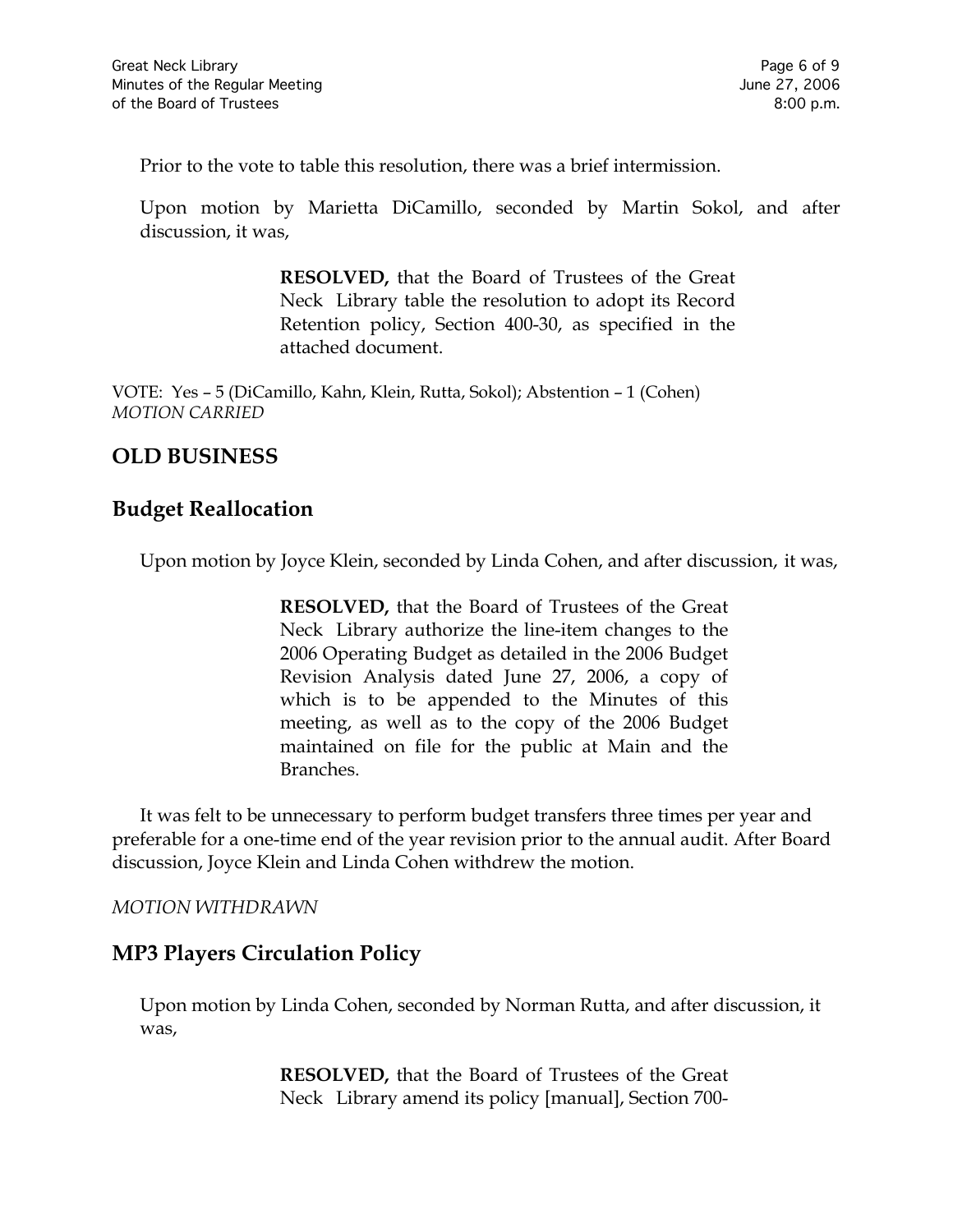40 and 700-45, as relative to MP3 Players, as specified in the attached document.

Borrowers should be informed in writing of the charges associated with the loss of the MP3 player and before an MP3 player is loaned to a child, the parent should be contacted about potential liability in case the child loses it.

Public Comments: Varda Solomon, Ralene Adler, Marianna Wohlgemuth, William Morrill

VOTE:Yes – 6 (Cohen, DiCamillo, Kahn, Klein, Rutta, Sokol) *MOTION CARRIED UNANIMOUSLY*

# **Lakeville Branch Shelving**

Upon motion by Marietta DiCamillo, seconded by Joyce Klein, and after discussion, it was,

> **RESOLVED,** that the Board of Trustees of the Great Neck Library authorize the purchase of shelving for the Lakeville Branch in an amount not to exceed \$1765 to be charged to the Branch and Special Services Fund, as outlined in the proposal by Library & Records Management, Inc.

VOTE:Yes – 6 (Cohen, DiCamillo, Kahn, Klein, Rutta, Sokol) *MOTION CARRIED UNANIMOUSLY*

## **New York Library Association Conference**

Upon motion by Norman Rutta, seconded by Linda Cohen, and after discussion, it was,

> **RESOLVED,** that the Board of Trustees of the Great Neck Library authorize the attendance of three members of the professional staff at the New York Library Association Conference to be held in Saratoga, New York, from November 1-4, 2006, at a cost not to exceed \$3,273 to be charged to the Travel/Conference line of the operating budget.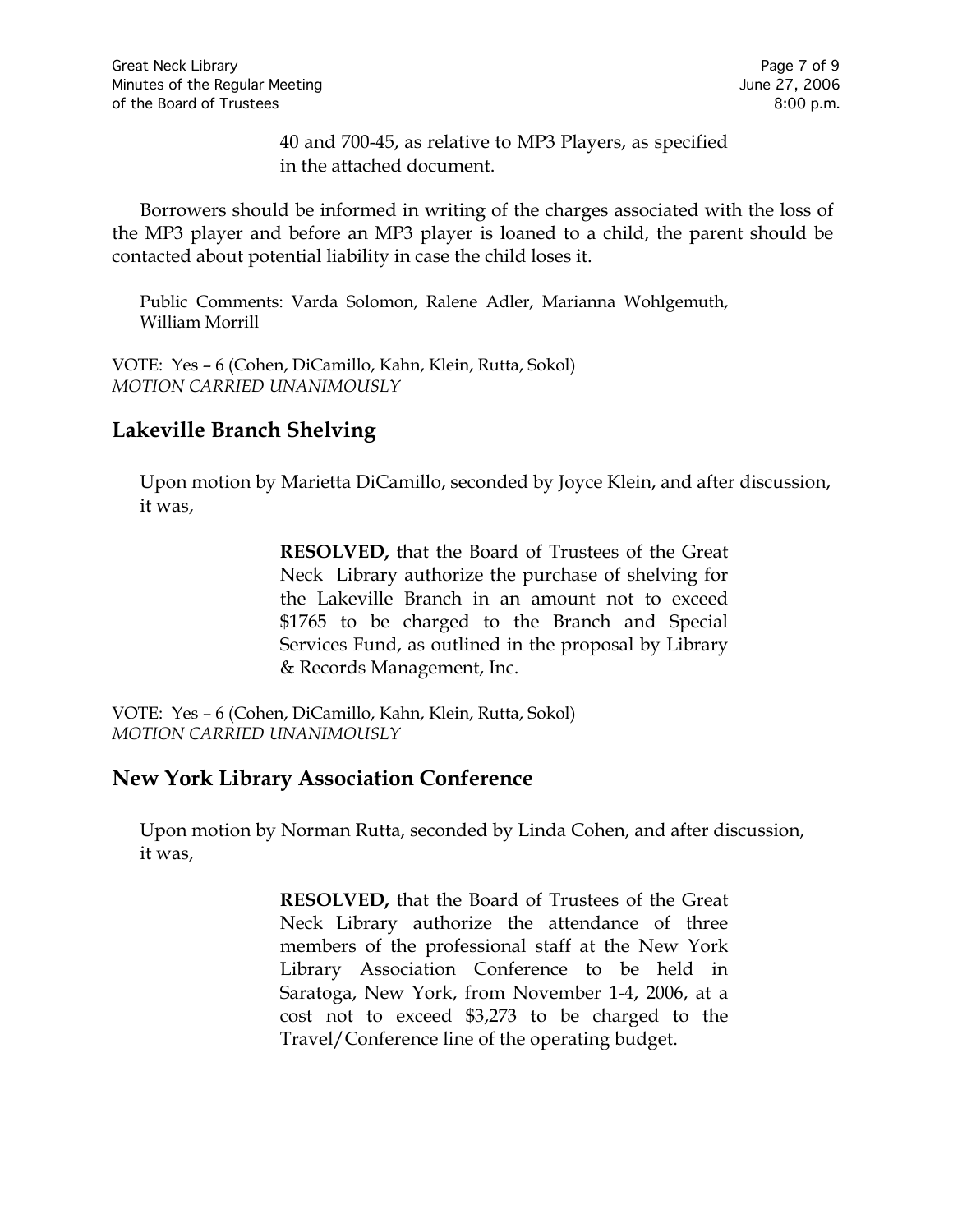Any trustee interested in attending the conference can find the full program on [www.nyla.org](http://www.nyla.org/) and should inform the Director so that a resolution can be placed on the agenda for the September Board meeting.

VOTE:Yes – 6 (Cohen, DiCamillo, Kahn, Klein, Rutta, Sokol) *MOTION CARRIED UNANIMOUSLY*

## **Personnel Policies**

Upon motion by Martin Sokol, seconded by Linda Cohen, and after discussion, it was,

> **RESOLVED,** that the Personnel Committee meet as soon as possible to discuss changing the policy concerning the responsibility of the Library Director to hire employees and report back to the Trustees with their recommendation.

Marietta DiCamillo motioned to amend Martin Sokol's motion to define the Board of Trustees interaction in the hiring of the Director, Assistant Director, Business Manager, Department Heads, Branch Heads including Head of Levels, Computer Network Administrator and all Maintenance Personnel.

VOTE:Yes – 5 (DiCamillo, Kahn, Klein, Rutta, Sokol); Opposed – 1(Cohen) *MOTION CARRIED*

The following recommendations were put forth: (1) Director will provide the Board with the top three resumes of prospective candidates; (2) a meeting of the Board of Trustees will be called in Executive Session to discuss and review the resumes. This meeting will result in either an additional interview of the candidate or, in a Public Session, the Board of Trustees may make a resolution to hire one of the candidates.

Public Comments: Marianna Wohlgemuth, Robert Spitalnick, Alice Nayer, William Morrill

# **OTHER BUSINESS**

Upon motion by Martin Sokol, seconded by Norman Rutta, and after discussion, it was,

> **RESOLVED,** that the Board of Trustees of the Great Neck Library terminate the contract of Advanced